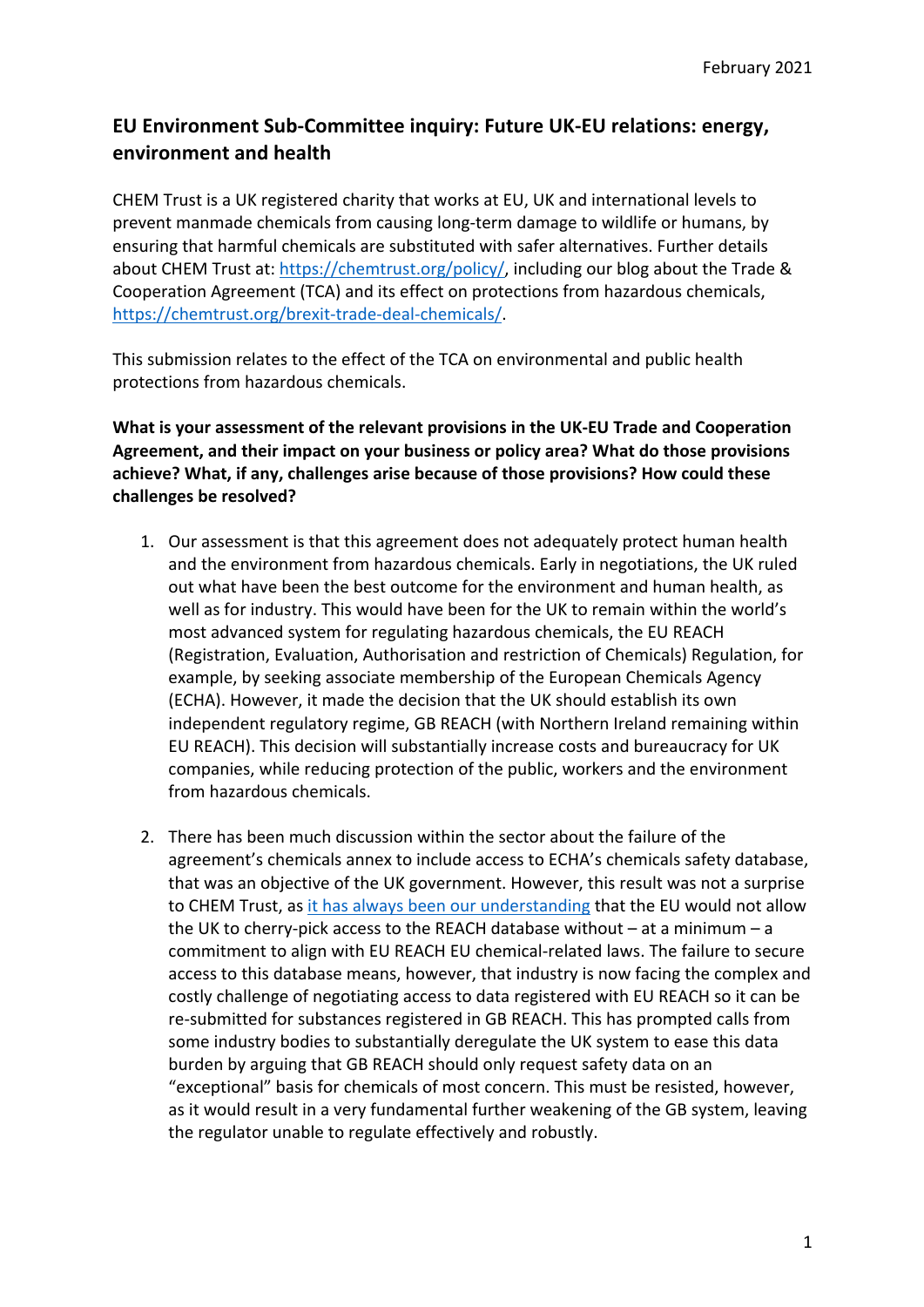3. More positively, however, the deal avoids the potentially catastrophic deregulation that could have followed a no-deal outcome, commits the UK to not regress from current levels of protection (though only if it affects trade or investment), includes a rebalancing procedure which could increase protection on both sides, and offers a platform on which a closer partnership could be negotiated in the future.

## **The chemicals annex**

- 4. Our analysis of the TCA's annex on chemicals is that it is fairly weak and does not facilitate much closer cooperation than third countries (such as Canada and Japan) already have with ECHA.
- 5. Article 7.2 of the annex commits both parties to facilitating the exchange of "nonconfidential information" and Article 7.4 commits both parties to cooperation on the dissemination of data related to chemicals safety and "upon request of either Party, the other Party shall provide available non- confidential information on chemicals safety". Sharing of only 'non confidential information' does not secure the UK Government's original objective for 'data-sharing'. The EU REACH system has already been designed to share non-confidential information widely, for example through the substance information available on ECHA's website.
- 6. The annex also includes the provision that the UK and EU can enter into consultations on chemical safety, but such consultations would not be mandatory if requested by one of the parties; as was originally proposed by the UK in the draft legal text it published in May. CHEM Trust was concerned that mandatory consultations could take up valuable time and resources in ECHA, that could potentially result in delays to, and disruption of, regulatory action.
- 7. The annex promotes cooperation around international standards, specifically the Globally Harmonized System of Classification and Labelling of Chemicals (GHS). The EU already works closely with international processes on chemicals, including GHS. However, these standards do not provide the same level of protection as REACH.
- 8. The failure of the deal to secure access to ECHA's chemical safety database means that businesses are now looking at processes that could spare them having to enter drawn-out and costly negotiations to purchase existing data from EU competitors. Some bodies such as the British Coatings Federation, are now proposing that safety data on chemicals should only be requested on an "exceptional basis" for prioritised chemicals of most concern, i.e. those GB REACH is investigating for authorisations or restrictions. Requiring data on an exceptional basis would undermine the 'no data, no market' principle of REACH and is not, in our view, a robust regulatory model. This system is similar to the discredited, ineffective and old-fashioned EU 'Existing Chemicals' process that was replaced by REACH. The slow progress made under this system, partly as a result of delays and 'delaying tactics' supplying this information, was one of the main reasons REACH was created. An analysis of the reasons for the failure of the Existing Substances Regulation is contained in the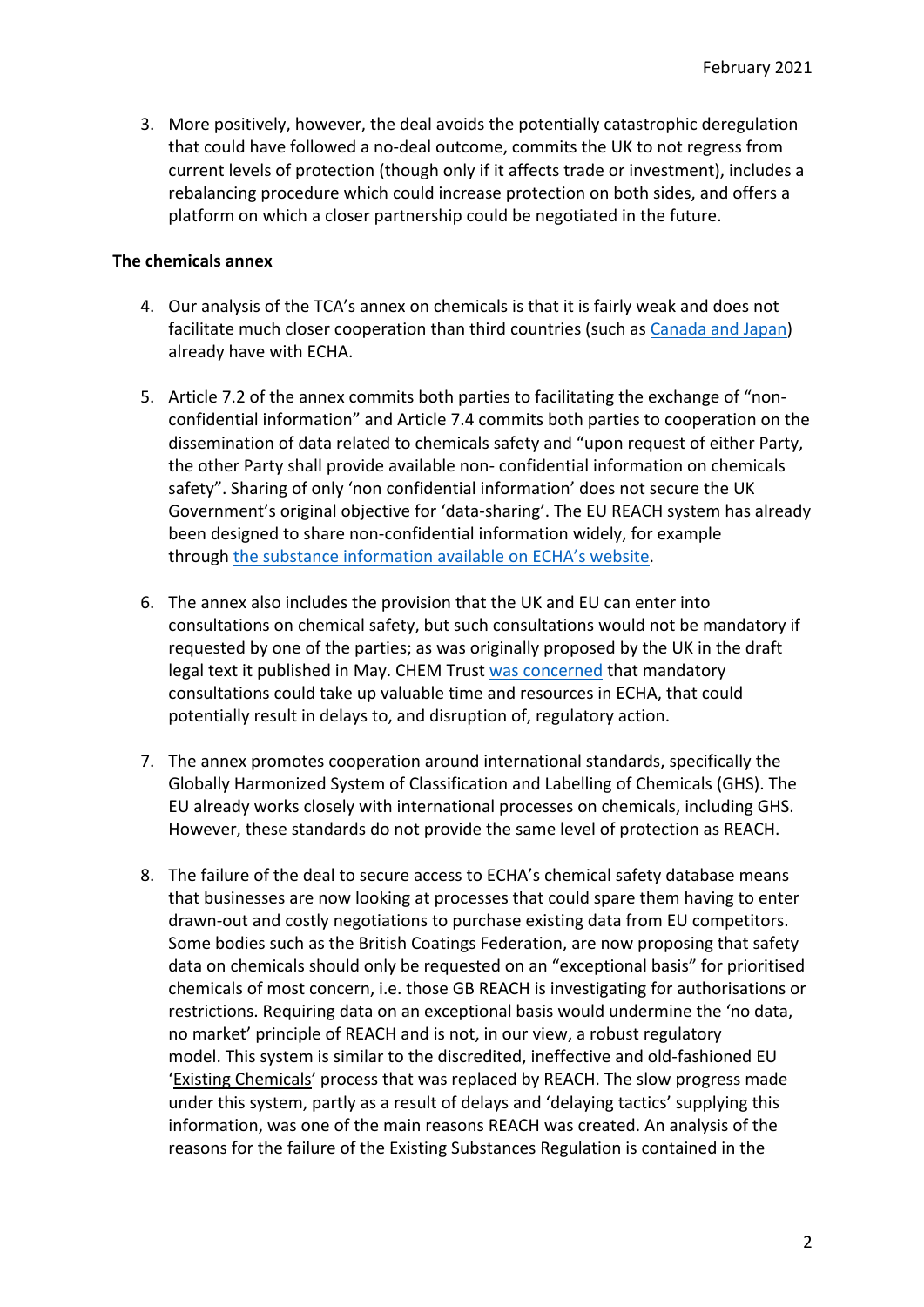chapter on chemicals in Nigel Haigh, 'EU Environmental Policy - its journey to centre stage' (2016 Routledge).

## **Level Playing Field provisions**

- 9. The agreement's provisions on non-regression, level playing field and rebalancing, all cover environmental policy including chemicals.
- 10. Both sides have committed to non-regression, i.e. not weakening their environmental level of protection below the levels at the end of the transition period  $(31<sup>st</sup>$  December 2020), though only if the weakening affects trade or investment. CHEM Trust shares the concern of those in the environmental sector that this is not broader in scope and applies irrespective of its impacts on trade or investment. Our view is that the trade test could, however, be more ably demonstrated in relation to regression from chemical standards than to some other areas of environmental policy. For example, reduction of the data requirements for GB REACH could potentially demonstrate breach this clause and could therefore risk retaliatory measures from the EU.
- 11. The rebalancing process could also prevent significant divergence from future improvements to chemicals regulation at EU level, that would otherwise leave UK consumers and the environment less protected from hazardous chemicals than in the EU. Our understanding is that this process is designed to deal with divergences that occur if one party adopts significant new policies that lead to "material impacts on trade or investment between the Parties" and then "either Party may take appropriate rebalancing measures to address the situation". This process is potentially significant in the case, for example, of new EU policies like the Chemicals Strategy for Sustainability (CSS), which was launched in October 2020 to address weaknesses in EU REACH and to accelerate progress towards chemicals that are 'safe and sustainable by design'. If it could be demonstrated that the CSS created 'material impacts on trade and investment' then some sort of rebalancing measures could be taken by the EU against the UK.
- 12. In a post-deal interview with The Telegraph, the UK Prime Minister reportedly listed chemicals as an area where there could be a potential Brexit Dividend from the UK diverging from Brussels. Our view is that any future attempt by the UK to gain a competitive advantage from regressing from existing protections or diverging from future EU improvements - e.g. by allowing the use of hazardous chemicals in order to stimulate the development of a deregulated production base in the UK – could potentially breach the level playing field provisions. These provisions could also help prevent any undermining of EU REACH's relatively high environmental protections or improvements to them. Before the publication of the EU CSS, the director of the European Chemical Industry trade association CEFIC used Brexit to argue that the Commission should only change its rules in cooperation with the UK, otherwise this would risk damaging divergence. Our understanding is that the rebalancing